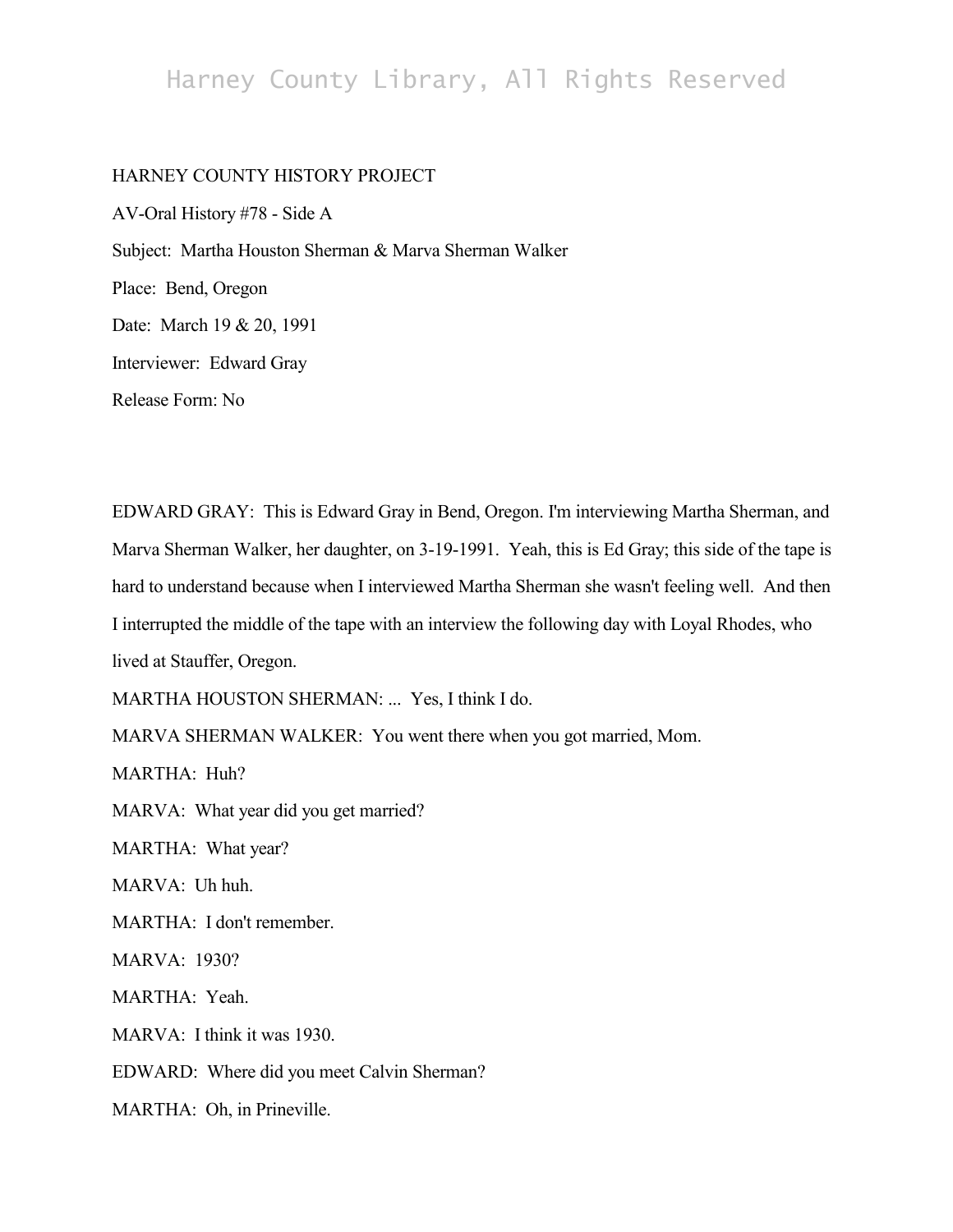EDWARD: In Prineville. Where were you born, Martha?

MARTHA: What year was I born?

EDWARD: Yeah.

MARTHA: Well, it was --- we went there, and ---

MARVA: 1906, I think, wasn't it?

MARTHA: No, I was born in '06.

MARVA: Uh huh.

EDWARD: In Prineville?

MARTHA: Yes.

MARVA: At Maury Mountain.

MARTHA: Maury Mountain.

MARVA: Uh huh, wasn't that where you were born, up at Maury?

EDWARD: This is Ed Gray interrupting this tape. Martha Sherman on 3-19 wasn't feeling very

well, and I came back the following day to interview her, where she was real sharp. Martha, what is your maiden name?

MARTHA: Martha Houston.

EDWARD: You're a Houston?

MARTHA: Yeah.

EDWARD: Oh, god.

MARVA: That opens a whole new kettle of worms, doesn't it?

EDWARD: I hope. Oh my god, there is a million of them.

MARVA: Yep, there still is.

EDWARD: What, is Ray Houston your brother?

MARTHA: What?

EDWARD: Is Ray Houston your brother?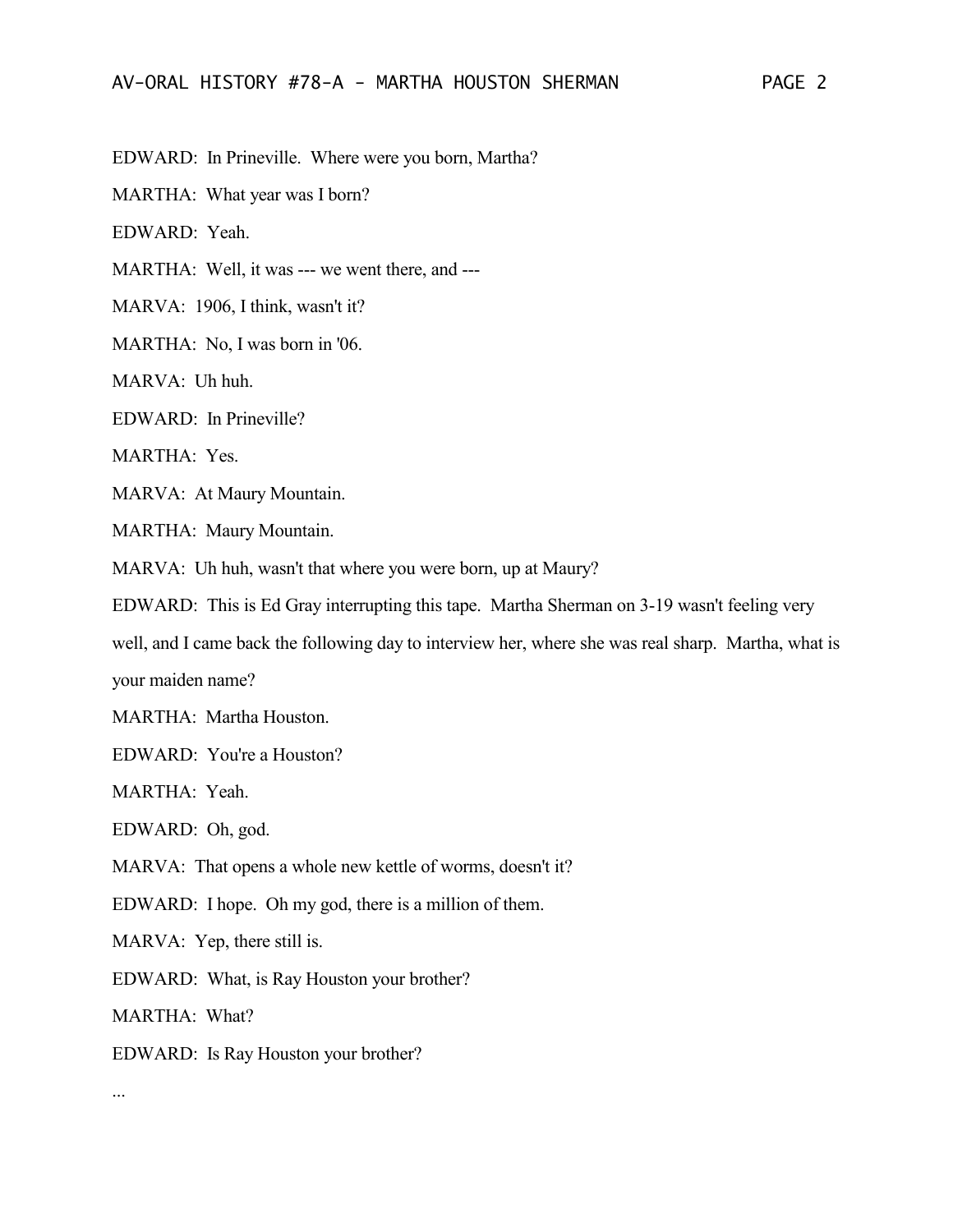EDWARD: ... Martha?

MARTHA: Well, Fred, and Lem, and John.

EDWARD: And John Houston.

MARTHA: Uh huh.

EDWARD: What did they, did they ever tell you any stories about Bill Brown? Was he a nice guy,

was he a mean guy, was he a --- what kind of a guy was Bill Brown?

MARTHA: They were good boys.

MARVA: How about Bill?

MARTHA: Bill?

MARVA: Uh huh, what did you hear about Bill?

MARTHA: Bill?

MARVA: Bill Brown.

MARTHA: Huh?

MARVA: About Bill Brown.

MARTHA: ... we were out at ---

...

MARVA: The summer pasture, they just let them go.

EDWARD: They just let them go.

MARVA: Yes.

EDWARD: Although now the Grindstone is basically cross-fenced, almost all of them.

MARVA: Well, all of them cross-fenced and were soon after that.

EDWARD: After the '50's. After the '40's probably.

MARVA: Well, yeah, through the '40's. That's June Swaggart and Buck. ...

EDWARD: (Looking at photographs.) Now would this be up in the Ochocos, more than likely?

MARVA: Uh huh. This would have been at Cow Camp...

EDWARD: Wait, wait, wait. That's an old ---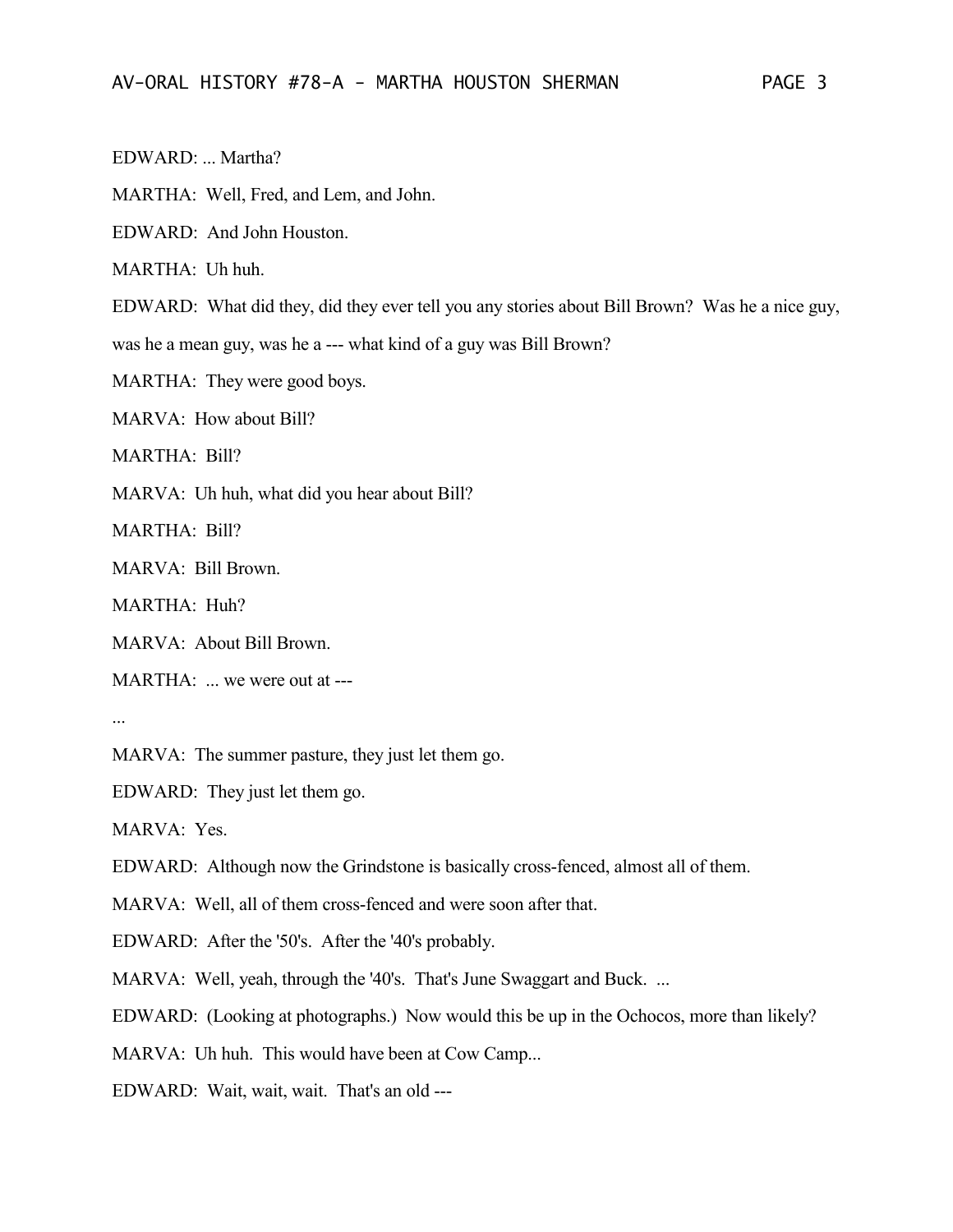MARVA: ... to the valley, you know, Crooked River.

EDWARD: Freezeout, where is Freezeout located?

MARVA: Okay, Freezeout is right out, let's see ---

EDWARD: On Long Hollow?

MARVA: Let's see, I always get those mixed up. If it was Long Hollow and --- there wasn't a dam on this.

EDWARD: That was one of Bill Brown's places at one time.

MARVA: Uh huh. I had some pictures of Freezeout.

EDWARD: You did?

MARVA: I don't know --- there was nothing there.

EDWARD: Oh.

MARVA: There was nothing there.

EDWARD: But that was one of Bill Brown's, because Ira told me that. I don't know if he was

there at one time in the '20's, or '30's or what, I just don't know.

MARVA: Well, I would be glad to ---

EDWARD: While we're sitting here looking through this, you were born in '38.

MARVA: '36.

EDWARD: '36. Did you spend most of your time at the Lower Sherman Ranch, even during the winters and so forth?

MARVA: I went to school there until I was in the 4th grade. Then after that we spent the summers at the ranch, and the winters we had to come up here to school.

EDWARD: In Prineville or Bend?

MARVA: Bend.

EDWARD: In Bend. Was there some --- did you live with relatives here or something?

MARVA: My folks --- my grandparents moved into town and kept a little place here in town.

EDWARD: That would be Charlie and Effie.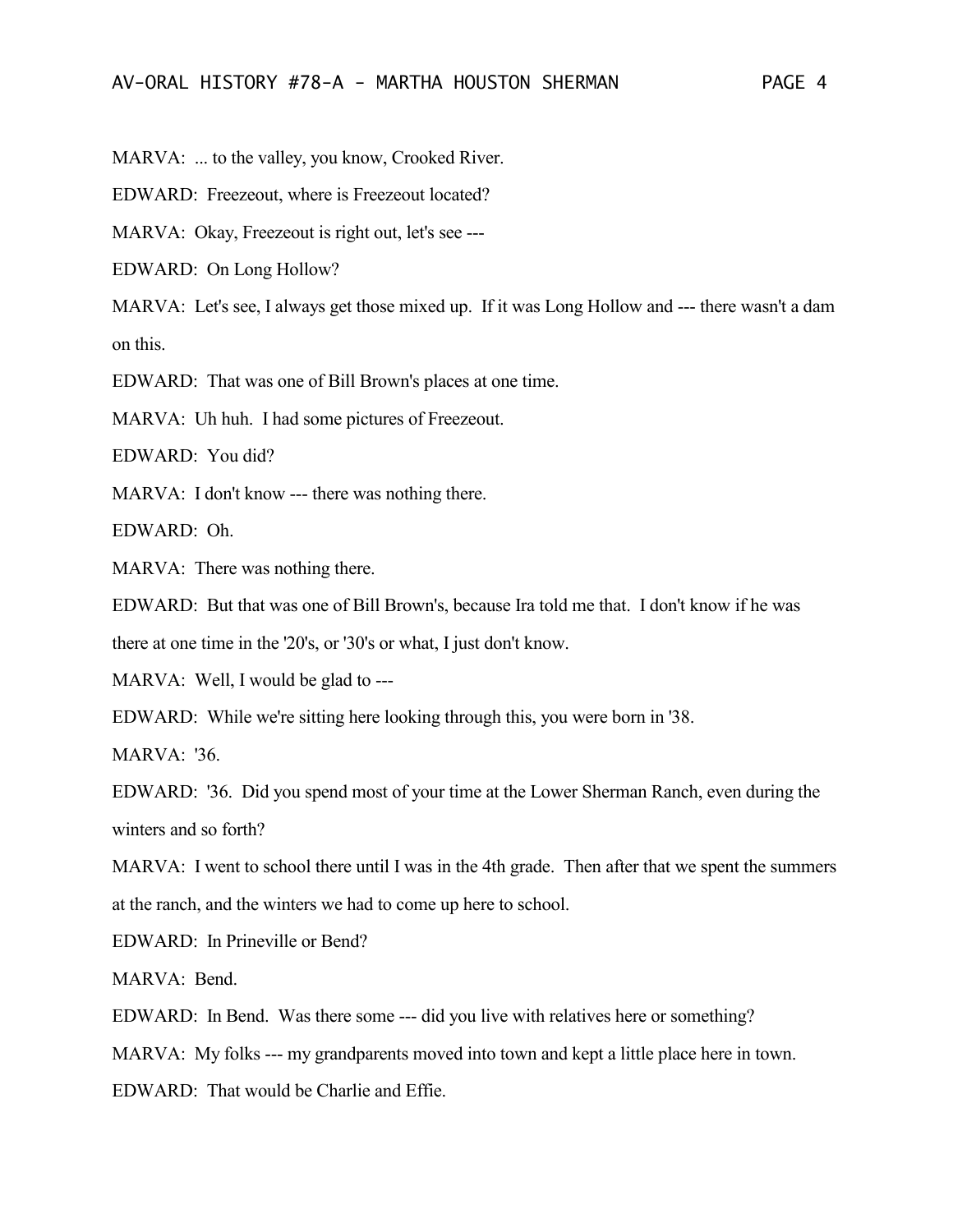MARVA: Effie, uh huh. Here's a picture of the place in town.

EDWARD: Through the years, Charlie started out at the Shepard homestead, right?

MARVA: Well, the Fife place first.

EDWARD: Fife place first. Then he bought the Shepard, where the Lower Sherman Ranch is.

And he just kept adding, and adding, and adding acreage.

MARVA: ... yeah.

EDWARD: Yeah, okay.

MARVA: Here is Calvin and Martha, and that would have been in '32.

EDWARD: And this is ---

MARVA: That's Calvin and Martha. There's ... and Leroy.

EDWARD: Oh, that's Leroy, oh I see.

...

EDWARD: Well, thank you Martha.

MARTHA: Well, I didn't do much.

EDWARD: Oh, don't worry, don't worry.

MARVA: Another day Mom, you'll do better.

EDWARD: Oh yeah, yeah, yeah, don't worry about it.

MARVA: This is the Lower Sherman.

EDWARD: How many people would work during branding season, branding season, and winter --

- or not winter, fall round up? How many did Calvin Sherman have?

MARVA: He would have eight to ten. Didn't keep so many through the winter. My Grandfather Sherman considered himself to be quite a hunter and fisherman.

EDWARD: That would be Charlie?

MARVA: Yeah. This is Charlie.

EDWARD: This is, that's not Calvin is it?

MARVA: No.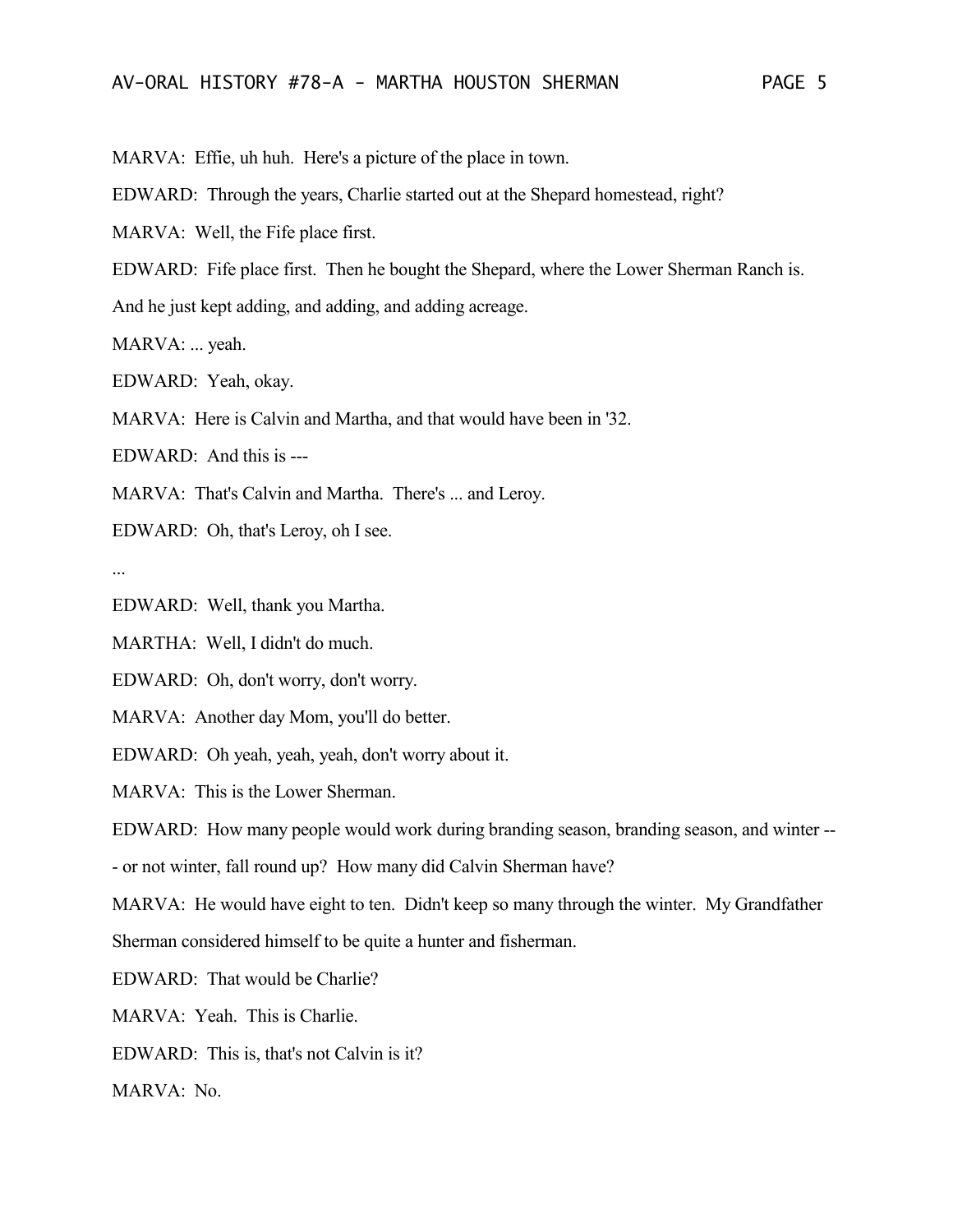EDWARD: The original house is not there anymore?

MARVA: I don't know if it is or not.

EDWARD: I think --- see it was getting too dark for Earl and I to go down there to take pictures,

see. And there was a Hardin Post Office from --- let's see, I'll get you some names here that might ring a bell. Was established 1882, with Seth Bixby, Bixby.

MARTHA: Mom would know that name, I don't.

EDWARD: Went from 1882 to 1890, then it was changed to Paulina. What did you hear about that, those particular buildings there, Marva?

MARVA: What building is that?

EDWARD: At Hardin.

MARVA: At Hardin, it was a stage stop. They used to come in there and change horses. And then the next one I think was the Gap Ranch. I think they went from Hardin to the Gap Ranch. And I believe that's where they changed horses.

EDWARD: That's the old Willamette Valley-Cascade Mountain wagon road, went right past there, see.

MARVA: I know where part of the old wagon road was. I know where it came up out of the valley; you could follow it for quite a little ways. And that was part, that was part of the old gold rush.

EDWARD: Right, Eureka Trail went through there, right. Yeah. Marva, what the heck was at Fife, Fife, what was there?

MARVA: Fife was where the Couch's lived when I first remember. And there was just a house, and a schoolhouse.

EDWARD: And a schoolhouse.

MARVA: And not much else.

EDWARD: No store? Never did have a store, did they?

MARVA: I don't know if there ever was or not. I don't know of any store that was there.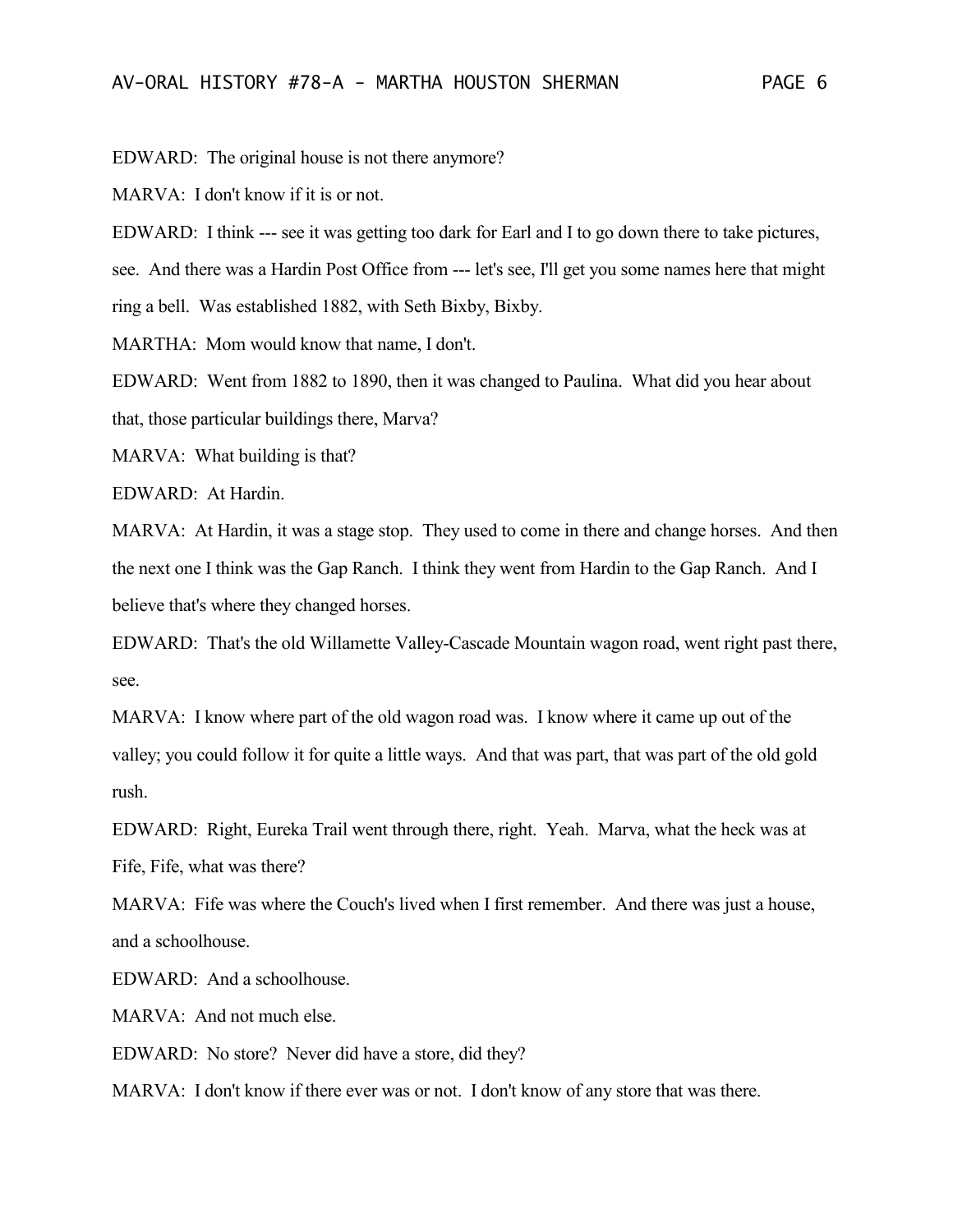EDWARD: You know Bill Brown had a store.

MARVA: That was where the mail route turned around. It went from Prineville to Fife, turned around there and went back. So he would drive out there and stay the night, and go back.

EDWARD: Fife --- Balfour, Thomas Balfour died in 1938 in Redmond. Fife Post Office, I've got some letters, 1911.

...

EDWARD: This is Ed Gray; I'm back with Martha Sherman on March 20th, 1991. Are we ready Martha?

- MARTHA: Yeah.
- EDWARD: Okay. Your memories of Bill Brown, what can you tell everybody?

MARTHA: Oh ---

- EDWARD: Say anything you want.
- MARTHA: Oh, I can't tell you a lot. But he was, walked all over the country.
- EDWARD: Never, he never drove did he?

MARTHA: Nope.

EDWARD: A car? Just walked.

MARTHA: Yeah, walked. And he was up at Hardin quite a bit.

EDWARD: What did he --- what was at Hardin?

MARTHA: Huh?

EDWARD: What was at Hardin?

MARTHA: Just a little old ranch.

EDWARD: Just a little tiny ranch. He owned that, right?

MARTHA: And it fit, we owned it after that.

EDWARD: After he left.

MARTHA: I guess.

MARVA: Did we buy it from Bill Brown?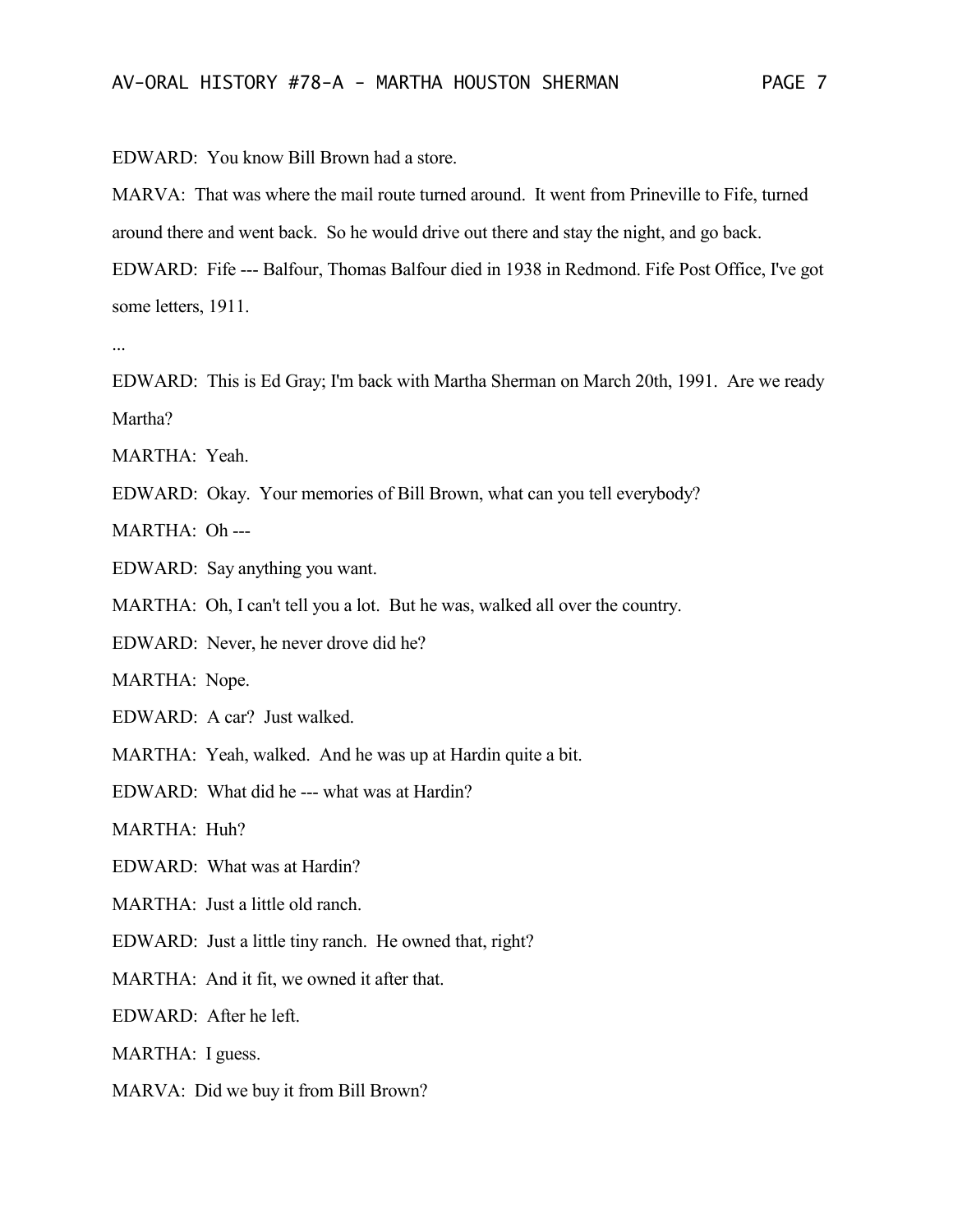MARTHA: I don't know whether we did or not.

EDWARD: Did you ever hear anything about Hardin, what it was, and what it was there for?

MARTHA: Oh, it was just a little old ranch. And you see we come up over the hill there from

down at the Lower Ranch. And Calvin had homesteaded part of that; he homesteaded it.

Incidentally I homesteaded too.

EDWARD: Oh yeah. How many acres did you get, 160? Or was it 320?

MARTHA: I think it was 320, wasn't it Marva?

MARVA: I think so. What about Hardin? When --- Lila used to cook there, didn't she?

MARTHA: Yeah, she used to cook at Hardin.

EDWARD: Lila Houston?

MARTHA: Yeah.

MARVA: Lila Houston Keith.

EDWARD: Your sister?

MARTHA: Yeah.

EDWARD: She cooked for Bill's cowboys?

MARTHA: Yes. And out, clear out on the highway, the Bend-Burns Highway, I was visiting her out there.

EDWARD: The Gap Ranch?

MARTHA: Yeah, the Gap Ranch.

MARVA: Tell him about that trip when you went to the Gap Ranch to visit Lila.

MARTHA: Oh well, I went out on the bus.

MARVA: Uh huh, what was the bus?

MARTHA: The bus went from Prineville.

MARVA: It was a stage that went through?

MARTHA: Yeah.

MARVA: Through Hardin?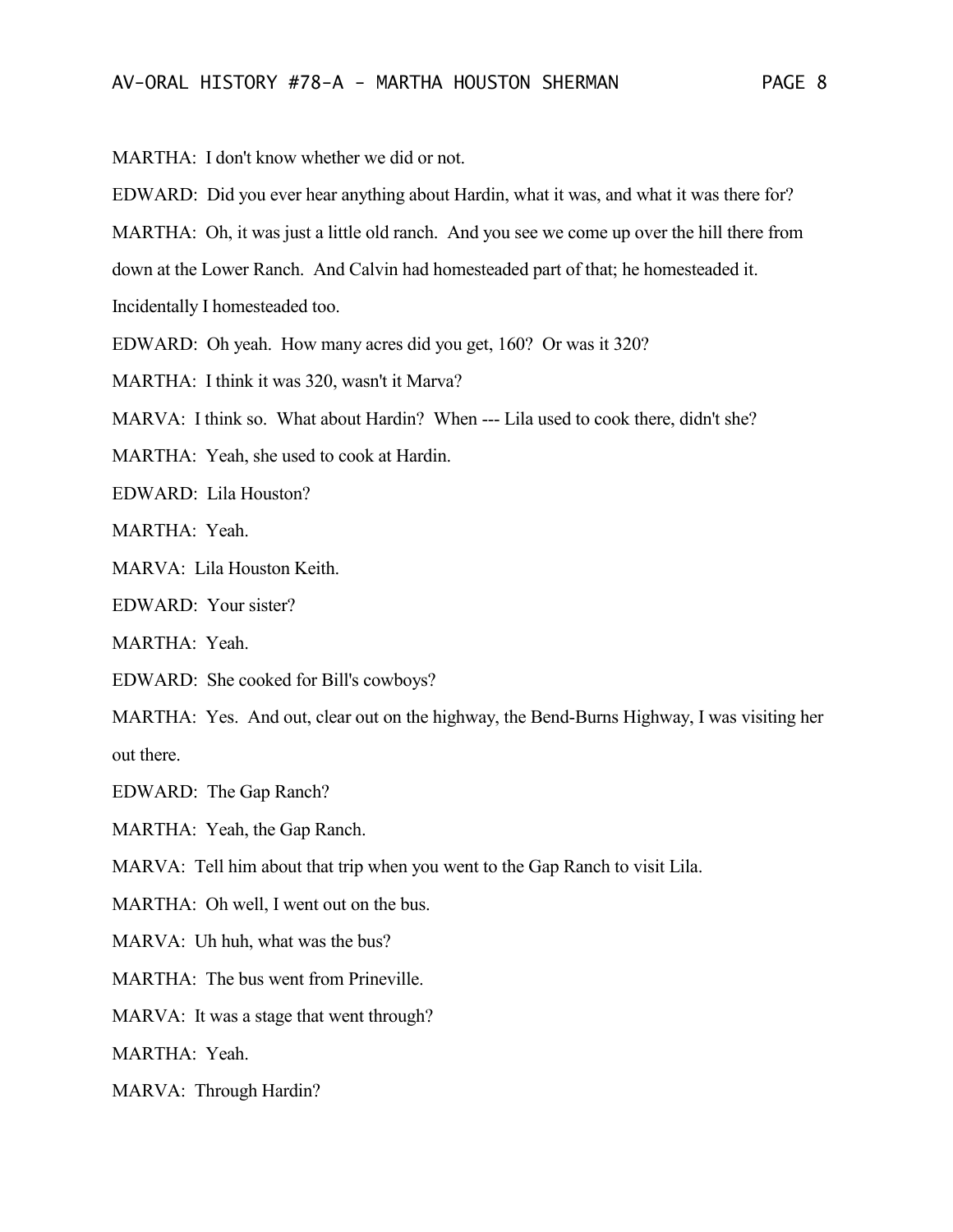## MARTHA: Yeah.

MARVA: And then on to the Gap, is that right?

MARTHA: I don't know now whether it went through Hardin or not. But when I went, we went out to the Bend-Burns Highway, and come in that way.

MARVA: Okay.

EDWARD: Did you come out at Hampton, by Hampton?

MARTHA: Yeah.

EDWARD: And then went into the ranch?

MARTHA: Well we went to, Lila was at Hardin, and I went to Hardin. And that was when Lila

- and Charlie hadn't been married too awful long.
- EDWARD: I see. Charlie, Charlie ---

MARTHA: Charlie Keith.

EDWARD: Keith. Is Lila; was Lila older than you, or younger?

MARTHA: Lila was older ---

EDWARD: Older.

MARTHA: --- than I.

EDWARD: You were born in 1906?

MARTHA: Yeah. And she was, she was right at 1900, I don't know just where in there. I've

forgotten so much.

- EDWARD: Anything else about Bill Brown, Martha, besides --- What did he say; you just said it?
- MARTHA: Morally certain.
- EDWARD: Morally certain, yeah.
- MARTHA: He was morally certain of a lot of things.
- EDWARD: Well, why did he allow people to steal from him, do you know?

MARTHA: Huh?

EDWARD: Do you know why he kind of allowed people just to take things from him, and steal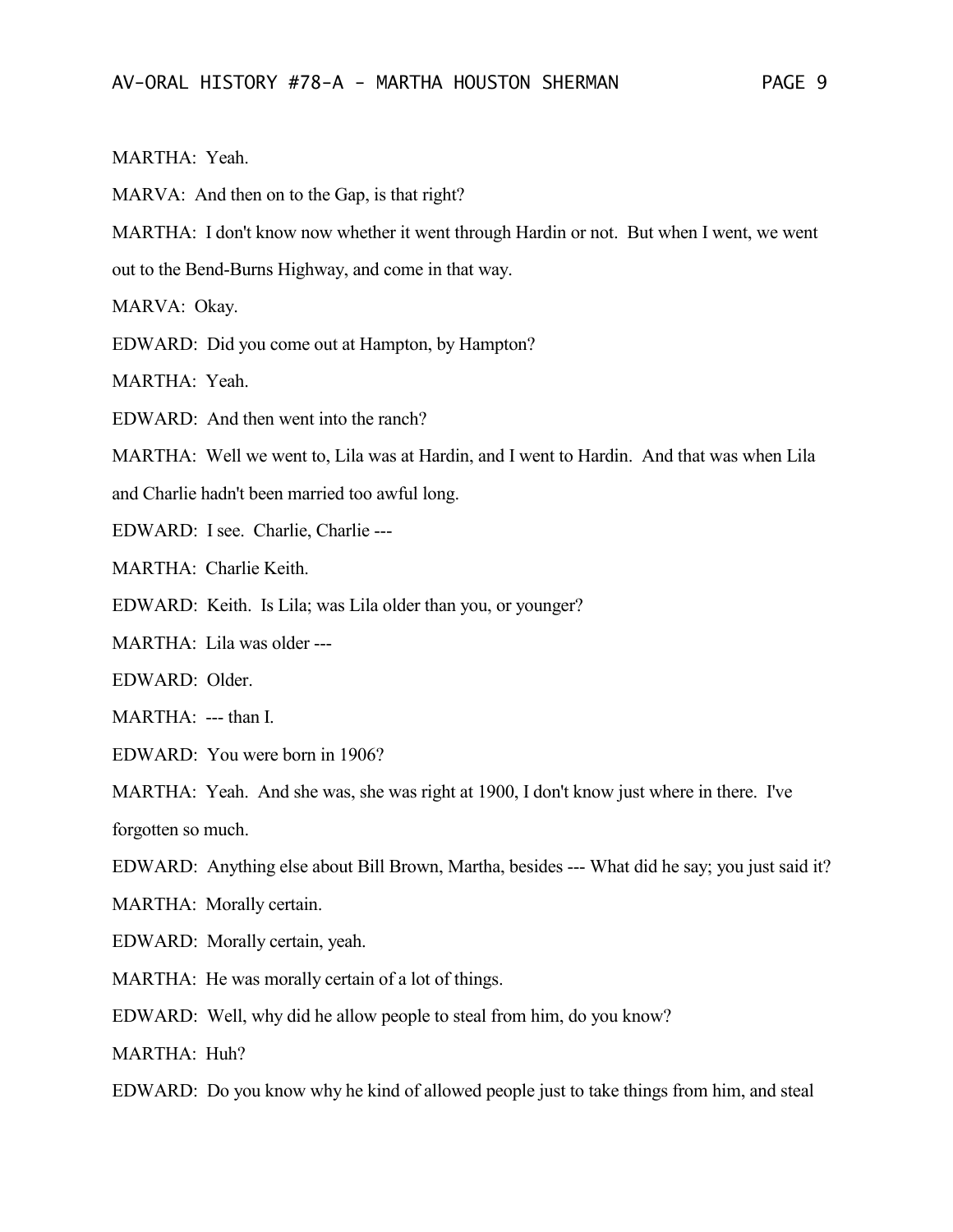from him?

MARTHA: I don't know why. But he did allow people to help themselves a lot.

EDWARD: Did you ever hear about his old store he had, the Horseshoe Bar Store across from his house?

MARTHA: Oh, the Horseshoe Bar was Bill Brown's brand.

EDWARD: His brand. But do you remember him having a store?

MARTHA: No, I don't, I don't remember.

EDWARD: I think he got mad and tore it down, because they kept stealing from him all the time.

And he just tore it down and said to heck with it. But he always walked, huh?

MARTHA: Well, as far as I know. I don't know but --- when he come into town he must have ridden.

EDWARD: Did he ever come over to the Lower Sherman Ranch and talk with you and Calvin?

MARTHA: No, not much.

EDWARD: Not much.

MARTHA: He'd been in there, and he'd come in and visit a little.

EDWARD: What kind of a --- don't know if you can remember this or not, Martha. What kind of shoes did he wear?

MARTHA: I don't know.

EDWARD: Don't know. There has always been a question about that. Did he ever tell you anything about shooting somebody?

MARTHA: I think he did shoot somebody, come to think of it. But I'm not sure who it was.

EDWARD: Johnny Overstreet.

MARTHA: Well, I don't know. Because I hadn't been in that upper country, up around, you know the timber and ... I hadn't been there until after we moved there.

EDWARD: Did you like it up there at Lower Sherman Ranch, and Upper Sherman Ranch? MARTHA: Yes.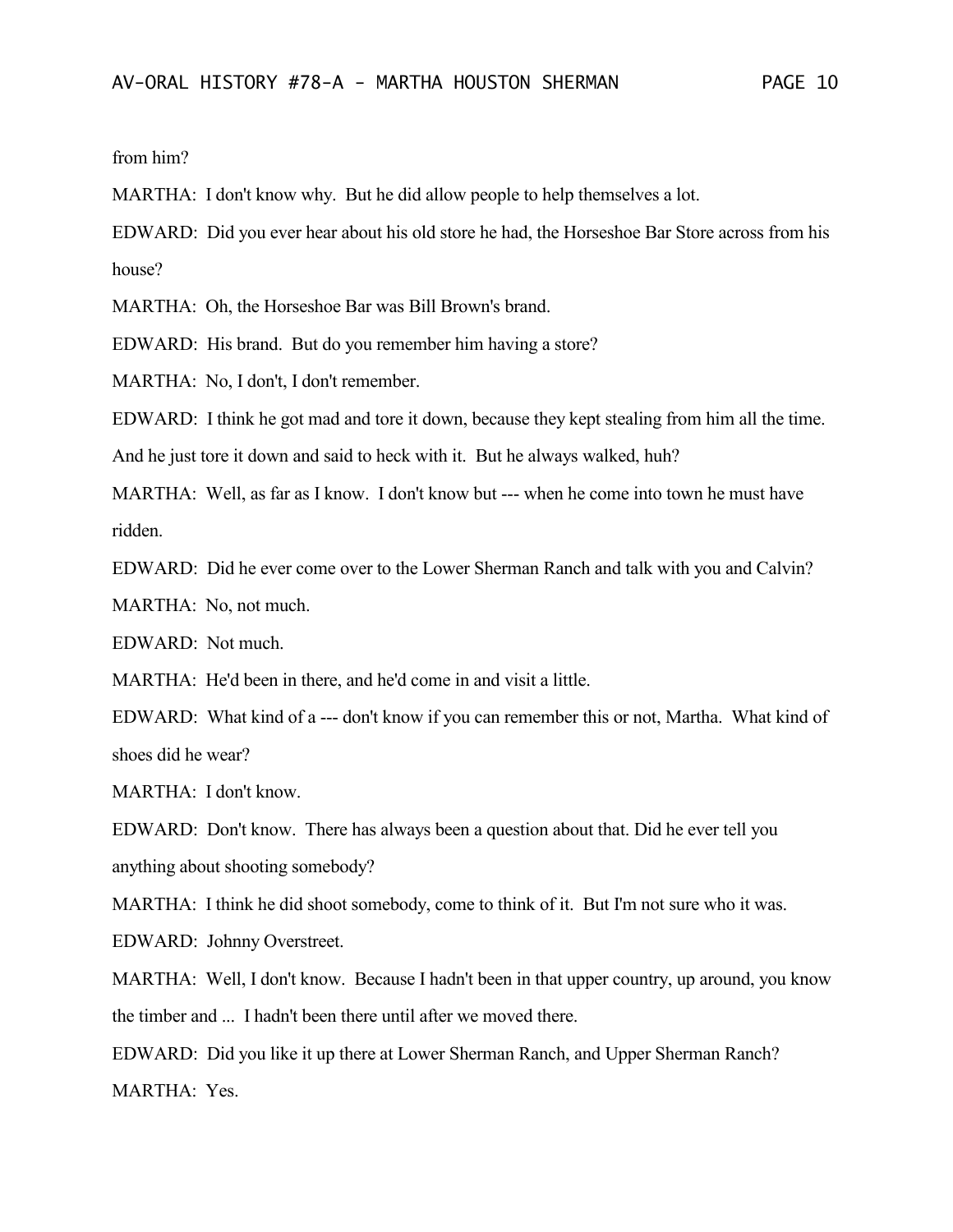EDWARD: You did?

MARTHA: You don't know people like home.

EDWARD: Yeah. Did you ever think about --- Calvin, let's move to Prineville or something, I

don't want to live here anymore. Did you ever ---

MARTHA: No.

EDWARD: Or did you even have the right to say anything like that?

MARTHA: Did he have that right?

EDWARD: Did you?

MARTHA: Did you? Oh, I ... (Laughter)

EDWARD: You were ---

MARTHA: Calvin was really an understanding man. And he was an only child. They came out there to homestead, and they homesteaded up at the river, up at the GI, above that.

MARVA: Near Fife.

EDWARD: Near Fife.

MARTHA: And then when he was in school they finally moved down there. But he went to school at the ---

MARVA: At Fife.

MARTHA: Huh?

MARVA: At Fife.

MARTHA: Yeah, up in that area.

MARVA: To Mrs. Hall.

MARTHA: Yeah. I'd forgotten that. I'm glad you jumped my memory.

EDWARD: Jumped your memory. They must have had little schools all over the place.

MARTHA: Uh huh.

EDWARD: Yeah.

MARTHA: Well, they had to. They had no way of taking their children to school, it would take